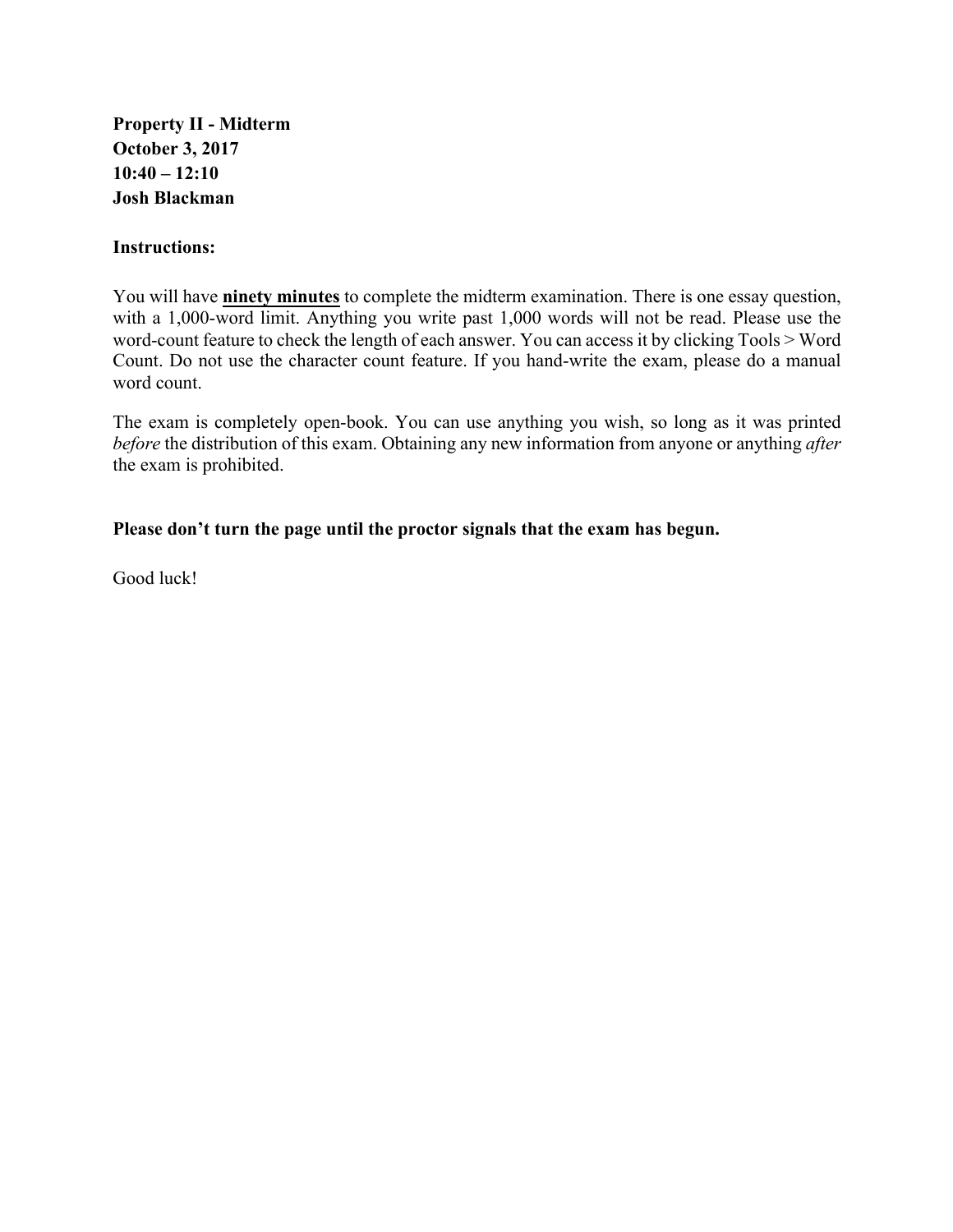**Instructions**: You are a law clerk for the Chief Justice of the Caribbean Supreme Court. You are asked to prepare a memorandum of no more than 1,000 words addressing a swashbuckling property dispute. The Caribbean follows all common law rules, and has a ten-year period for adverse possession and prescription.

--

--

It is January 1700. Jack, a Pirate of the Caribbean, washes ashore on the island of Blackacre following a storm. Stranded, Jack realizes that there is no one else on the deserted island. Frantically, Jack begins digging in the sand to look for sources of water. Soon, he comes across a chest buried in the sand that contains 100 gold coins. Jack removes the chest, and then buries it on the other side of Blackacre.

Jack sets up camp on the shoreline, where he can easily fish for food. Soon, he discovers a stream, which provides the only source of fresh water on the island. Every day for the next five years, he walks from his camp on the shoreline to the stream, where he fills a bucket of fresh water.

In January 1705, Will washes ashore on Blackacre after another storm. Will immediately starts digging in the sand where Jack had initially found the gold chest, and realizes the gold is missing. Will sees Jack, and asks "Where is my treasure chest?" Jack stays silent, and shrugs his shoulders. Will tells Jack that he had stolen the treasure from Elizabeth in January 1695, and buried it in the sand to keep it private. Suspecting that Jack was lying, Will said, "If you have the treasure, I will split it with you." Once again, Jack remained silent and shrugged his shoulders. Will explained that Elizabeth was the record owner of Blackacre, and that she would eventually return to look for her treasure. She did exactly that.

In February 1706, Elizabeth rows ashore to Blackacre and demands that Will return her treasure. Will insists he doesn't know where it is. Jack continues to remain silent, and doesn't acknowledge he found it. Elizabeth then explains that Blackacre is cursed by an evil spirit, and anyone who comes into ownership of the land will become ill. Indeed, when she purchased Blackacre, she recorded a deed indicating that the evil spirit had a superior interest over Blackacre.

Elizabeth soon fell behind on her mortgage payments for Blackacre. There were two mortgages on the property. With respect to her first recorded mortgage to Caribbean Bank, Elizabeth owed 100 gold coins. With respect to her second recorded mortgage to Atlantic Bank, Elizabeth owed 50 gold coins. A foreclosure sale was announced and properly advertised. At the sale, only one bid was placed: Jack bid 100 gold coins—the same amount he found in the buried chest. Jack is given a contract of sale from Caribbean Bank, which does not disclose the curse on Blackacre.

Shortly after Jack takes ownership of Blackacre, as Elizabeth predicted, he becomes ill.